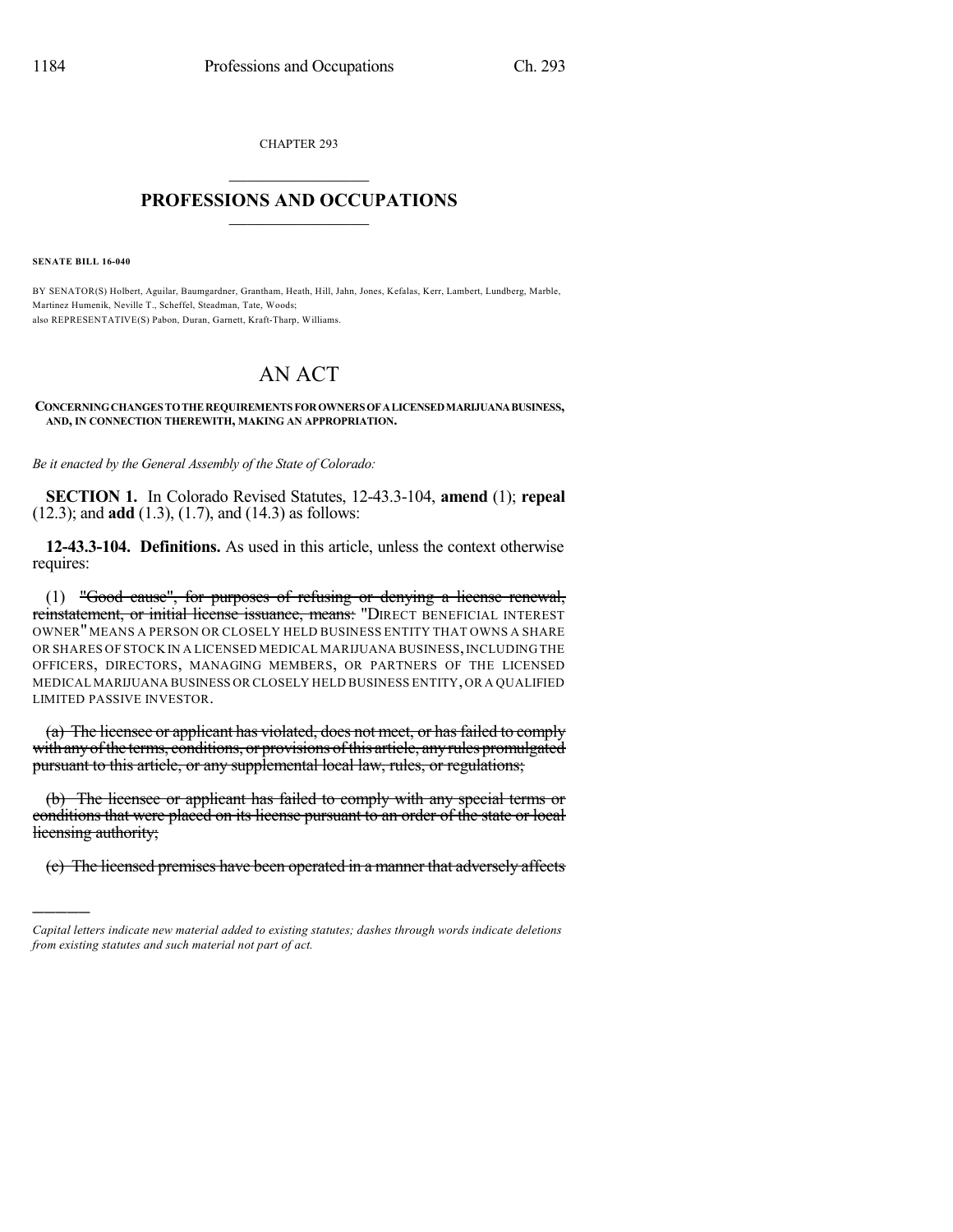the public health or welfare or the safety of the immediate neighborhood in which the establishment is located.

(1.3) "GOOD CAUSE", FOR PURPOSES OF REFUSING OR DENYING A LICENSE RENEWAL, REINSTATEMENT, OR INITIAL LICENSE ISSUANCE, MEANS:

(a) THE LICENSEE OR APPLICANT HAS VIOLATED, DOES NOT MEET, OR HAS FAILED TO COMPLY WITH ANY OF THE TERMS, CONDITIONS, OR PROVISIONS OF THIS ARTICLE; ANY RULES PROMULGATED PURSUANT TO THIS ARTICLE; OR ANY SUPPLEMENTAL LOCAL LAW, RULES, OR REGULATIONS;

(b) THE LICENSEE OR APPLICANT HAS FAILED TO COMPLY WITH ANY SPECIAL TERMS OR CONDITIONS THAT WERE PLACED ON ITS LICENSE PURSUANT TO AN ORDER OF THE STATE OR LOCAL LICENSING AUTHORITY;

(c) THE LICENSED PREMISES HAVE BEEN OPERATED IN A MANNER THAT ADVERSELY AFFECTS THE PUBLIC HEALTH OR WELFARE OR THE SAFETY OF THE IMMEDIATE NEIGHBORHOOD IN WHICH THE ESTABLISHMENT IS LOCATED.

(1.7) "INDIRECT BENEFICIAL INTEREST OWNER"MEANS A HOLDER OF A PERMITTED ECONOMIC INTEREST, A RECIPIENT OF A COMMERCIALLY REASONABLE ROYALTY ASSOCIATED WITH THE USE OF INTELLECTUAL PROPERTY BY A LICENSEE,A LICENSED EMPLOYEE WHO RECEIVES A SHARE OF THE PROFITS FROM AN EMPLOYEE BENEFIT PLAN, A QUALIFIED INSTITUTIONAL INVESTOR, OR ANOTHER SIMILARLY SITUATED PERSON OR ENTITY AS DETERMINED BY THE STATE LICENSING AUTHORITY.

(12.3) "Owner" means any person having a beneficial interest, as defined by the state licensing authority, in a medical marijuana business other than a holder of a permitted economic interest.

(14.3) "QUALIFIED LIMITED PASSIVE INVESTOR"MEANS A NATURAL PERSON WHO IS A UNITED STATES CITIZEN AND IS A PASSIVE INVESTOR WHO OWNS LESS THAN A FIVE PERCENT SHARE OR SHARES OF STOCK IN A LICENSED MEDICAL MARIJUANA BUSINESS.

**SECTION 2.** In Colorado Revised Statutes, 12-43.3-202, **amend** (2) (a) (XIX) and  $(2)$  (a)  $(XX)$ ; and **add**  $(2)$  (a)  $(XXI)$  as follows:

**12-43.3-202. Powers and duties of state licensing authority - rules.**  $(2)(a)$  Rules promulgated pursuant to paragraph (b) of subsection (1) of this section may include, but need not be limited to, the following subjects:

(XIX) Authorization for the department of revenue to issue administrative citations and procedures for issuing, appealing, and creating a citation violation list and schedule of penalties; and

(XX) Such other matters as are necessary for the fair, impartial, stringent, and comprehensive administration of this article; AND

(XXI) THE PARAMETERS AND QUALIFICATIONS OF AN INDIRECT BENEFICIAL INTEREST OWNER AND A QUALIFIED LIMITED PASSIVE INVESTOR.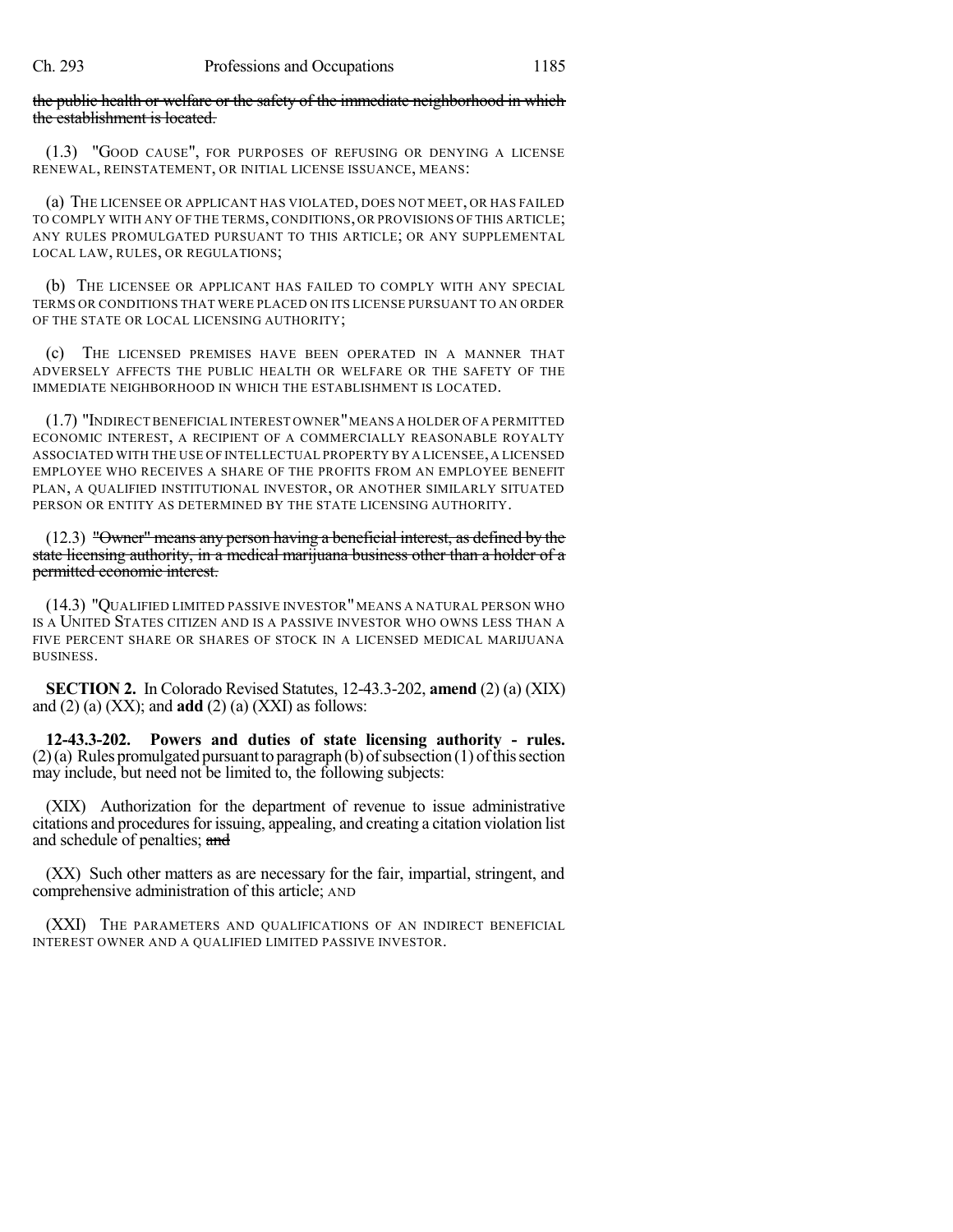**SECTION 3.** In Colorado Revised Statutes, 12-43.3-307, **amend** (1)(a); **repeal** (1) (m); and **add** (1) (n) as follows:

**12-43.3-307. Persons prohibited as licensees.** (1) A license provided by this article shall not be issued to or held by:

(a) A person until the *annual* fee therefore has been paid;

(m) An owner, as defined by rule of the state licensing authority, who has not been a resident of Colorado for at least two years prior to the date of the owner's application.

(n) A PUBLICLY TRADED COMPANY.

**SECTION 4.** In Colorado Revised Statutes, **add** 12-43.3-307.5 as follows:

**12-43.3-307.5. Business and owner requirements - legislative declaration**  definitions. (1) (a) THE GENERAL ASSEMBLY HEREBY FINDS AND DECLARES THAT:

(I) MEDICAL MARIJUANA BUSINESSES NEED TO BE ABLE TO ACCESS CAPITAL IN ORDER TO EFFECTIVELY GROW THEIR BUSINESSES AND REMAIN COMPETITIVE IN THE MARKETPLACE;

(II) THE CURRENT REGULATORY STRUCTURE FOR MEDICAL MARIJUANA CREATES A SUBSTANTIAL BARRIER TO INVESTMENT FROM OUT-OF-STATE INTERESTS;

(III) THERE IS INSUFFICIENT CAPITAL IN THE STATE TO PROPERLY FUND THE CAPITAL NEEDS OF COLORADO MEDICAL MARIJUANA BUSINESSES;

(IV) COLORADO MEDICAL MARIJUANA BUSINESSES NEED TO HAVE READY ACCESS TO CAPITAL FROM INVESTORS IN STATES OUTSIDE OF COLORADO; AND

(V) PROVIDING ACCESS TO LEGITIMATE SOURCES OF CAPITAL HELPS PREVENT THE OPPORTUNITY FOR THOSE WHO ENGAGE IN ILLEGAL ACTIVITY TO GAIN ENTRY INTO THE STATE'S REGULATED MEDICAL MARIJUANA MARKET.

(b) THEREFORE, THE GENERAL ASSEMBLY IS PROVIDING A MECHANISM FOR COLORADO MEDICAL MARIJUANA BUSINESSES TO ACCESS CAPITAL FROM INVESTORS IN OTHER STATES.

(2) A DIRECT BENEFICIAL INTEREST OWNER WHO IS A NATURAL PERSON MUST EITHER:

(a) HAVE BEEN A RESIDENT OF COLORADO FOR AT LEAST ONE YEAR PRIOR TO THE DATE OF THE APPLICATION; OR

(b) BE A UNITED STATES CITIZEN PRIOR TO THE DATE OF THE APPLICATION.

(3) (a) A MEDICAL MARIJUANA BUSINESS MAY BE COMPRISED OF AN UNLIMITED NUMBER OF DIRECT BENEFICIAL INTEREST OWNERS THAT HAVE BEEN RESIDENTS OF COLORADO FOR AT LEAST ONE YEAR PRIOR TO THE DATE OF THE APPLICATION.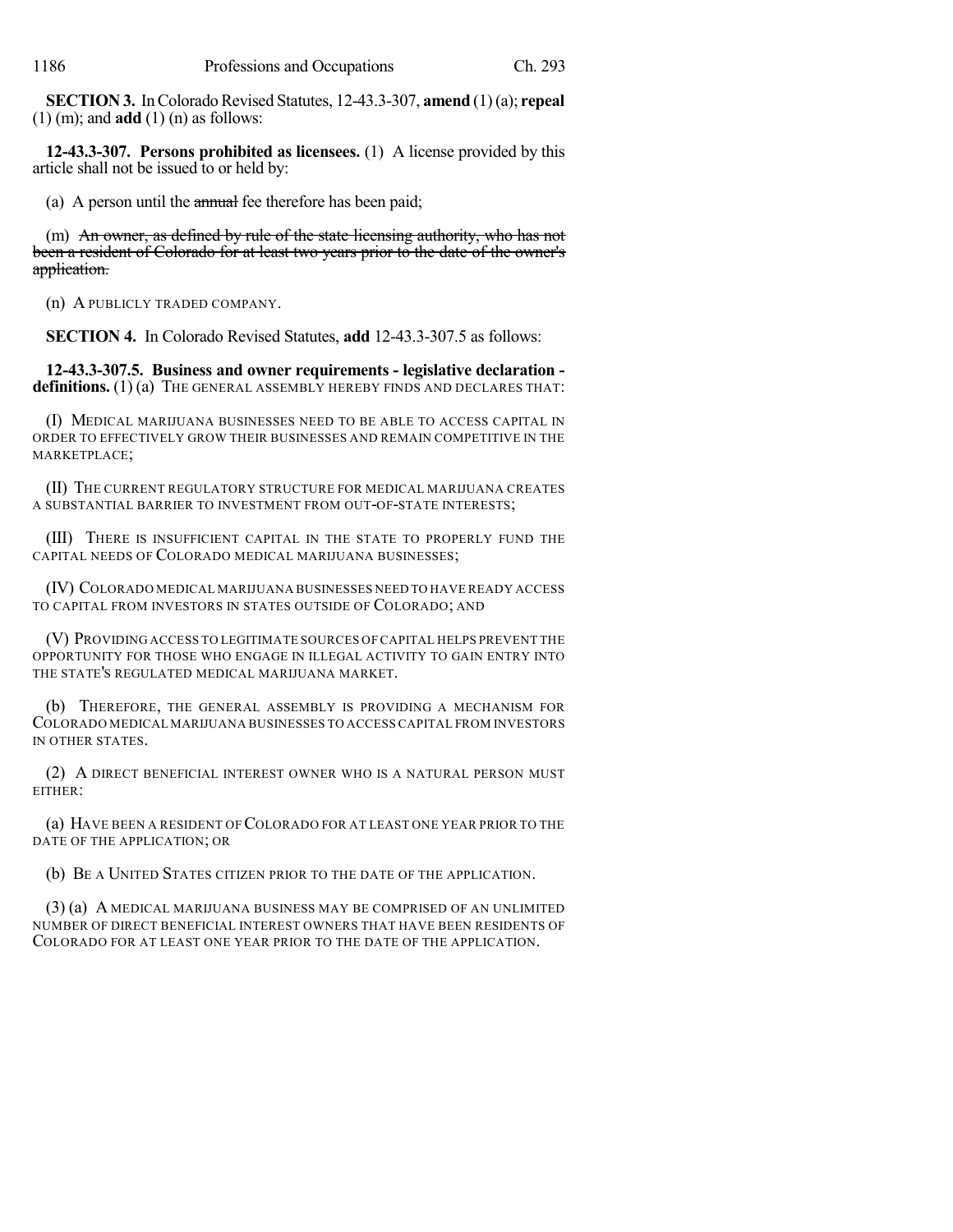## Ch. 293 Professions and Occupations 1187

(b) ON AND AFTER JANUARY 1, 2017, A MEDICAL MARIJUANA BUSINESS THAT IS COMPRISED OF ONE OR MORE DIRECT BENEFICIAL INTEREST OWNERS WHO HAVE NOT BEEN COLORADO RESIDENTS FOR AT LEAST ONE YEAR PRIOR TO APPLICATION SHALL HAVE AT LEAST ONE OFFICER WHO HAS BEEN A COLORADO RESIDENT FOR AT LEAST ONE YEAR PRIOR TO APPLICATION AND ALL OFFICERS WITH DAY-TO-DAY OPERATIONAL CONTROL OVER THE BUSINESS MUST BE COLORADO RESIDENTS FOR AT LEAST ONE YEAR PRIOR TO APPLICATION. A MEDICAL MARIJUANA BUSINESS UNDER THIS PARAGRAPH (b) IS LIMITED TO NO MORE THAN FIFTEEN DIRECT BENEFICIAL INTEREST OWNERS, INCLUDING ALL PARENT AND SUBSIDIARY ENTITIES, ALL OF WHOM ARE NATURAL PERSONS.

(c) NOTWITHSTANDING THE REQUIREMENTS OF PARAGRAPH (b) OF THIS SUBSECTION  $(3)$ , THE STATE LICENSING AUTHORITY MAY REVIEW THE LIMITATION ON THE NUMBER OF DIRECT BENEFICIAL INTEREST OWNERS AND MAY INCREASE THE NUMBER OF ALLOWABLE INTERESTS ABOVE FIFTEEN BASED ON REASONABLE CONSIDERATIONS SUCH AS DEVELOPMENTS IN STATE AND FEDERAL FINANCIAL REGULATIONS, MARKET CONDITIONS, AND THE LICENSEE'S ABILITY TO ACCESS LEGITIMATE SOURCES OF CAPITAL.

(d) A DIRECT BENEFICIAL INTEREST OWNER THAT IS A CLOSELY HELD BUSINESS ENTITY MUST CONSIST ENTIRELY OF NATURAL PERSONS WHO ARE UNITED STATES CITIZENS PRIOR TO THE DATE OF THE APPLICATION, INCLUDING ALL PARENT AND SUBSIDIARY ENTITIES.

(4) A MEDICAL MARIJUANA BUSINESS MAY INCLUDE QUALIFIED INSTITUTIONAL INVESTORS THAT OWN THIRTY PERCENT OR LESS OF THE MEDICAL MARIJUANA BUSINESS.

(5) (a) A PERSON WHO INTENDS TO APPLY AS A DIRECT BENEFICIAL INTEREST OWNER AND IS NOT A COLORADO RESIDENT FOR AT LEAST ONE YEAR PRIOR TO THE DATE OF APPLICATION SHALL FIRST SUBMIT A REQUEST TO THE STATE LICENSING AUTHORITY FOR A FINDING OF SUITABILITY AS A DIRECT BENEFICIAL INTEREST OWNER. THE PERSON SHALL RECEIVE A FINDING OF SUITABILITY PRIOR TO SUBMITTING AN APPLICATION TO THE STATE LICENSING AUTHORITY TO BE A DIRECT BENEFICIAL INTEREST OWNER.FAILURE TO RECEIVE A FINDING OF SUITABILITY PRIOR TO APPLICATION IS GROUNDS FOR DENIAL BY THE STATE LICENSING AUTHORITY.

(b) THE STATE LICENSING AUTHORITY SHALL PERFORM A LIMITED INITIAL BACKGROUND CHECK ON QUALIFIED LIMITED PASSIVE INVESTORS. IF THE INITIAL BACKGROUND CHECK PROVIDES REASONABLE CAUSE FOR ADDITIONAL INVESTIGATION, THE STATE LICENSING AUTHORITY MAY REQUIRE A FULL BACKGROUND CHECK.

(6) THE STATE LICENSING AUTHORITY SHALL REVIEW THE MEDICAL MARIJUANA BUSINESS'S OPERATING DOCUMENTS TO ENSURE COMPLIANCE WITH THIS SECTION.

(7) FOR PURPOSES OF THIS SECTION, UNLESS THE CONTEXT OTHERWISE REQUIRES, "INSTITUTIONAL INVESTOR" MEANS:

(a) A BANK AS DEFINED IN SECTION  $3(a)(6)$  of the federal "Securities EXCHANGE ACT OF 1934", AS AMENDED;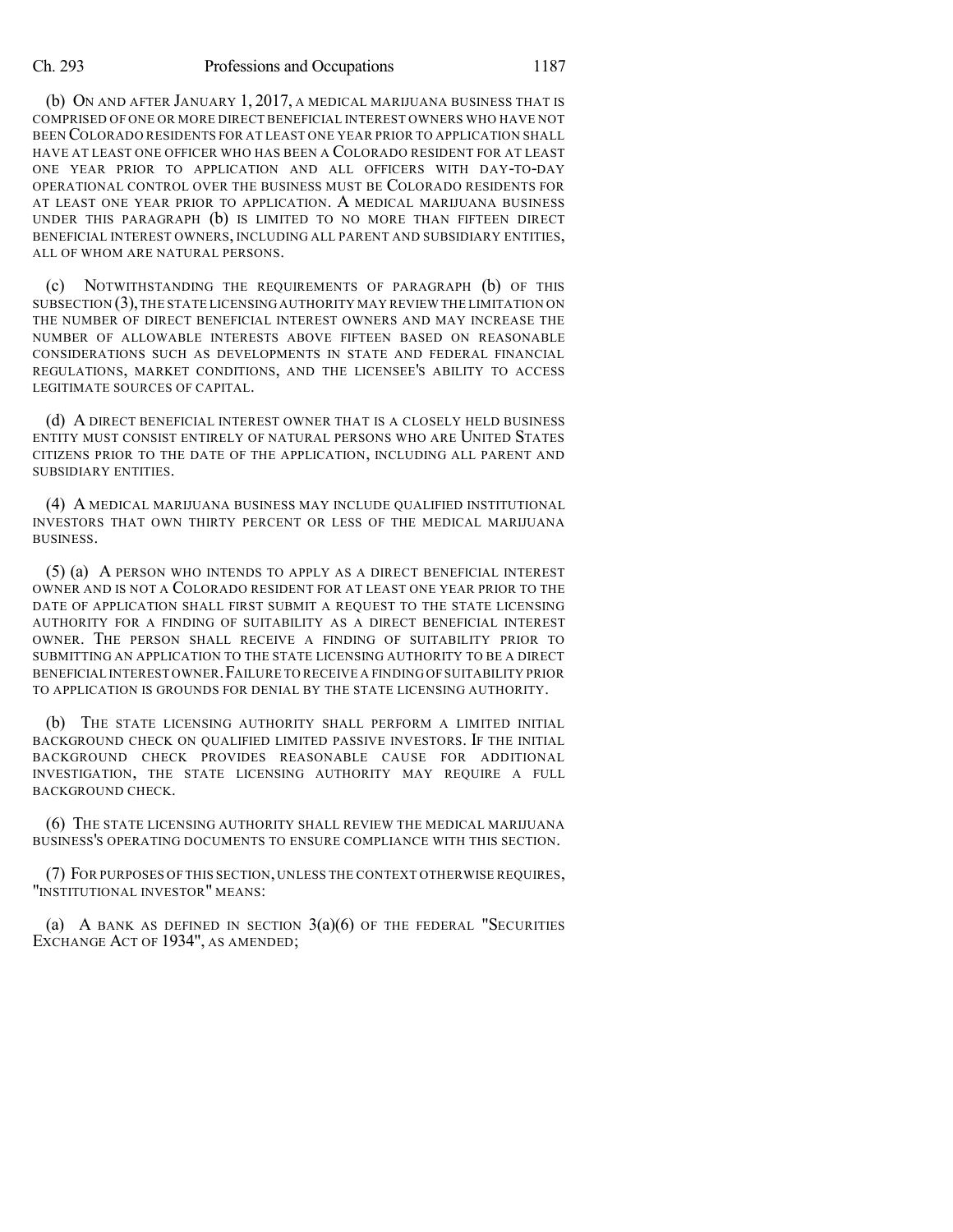(b) AN INSURANCE COMPANY AS DEFINED IN SECTION  $2(a)(17)$  of the federal "INVESTMENT COMPANY ACT OF 1940", AS AMENDED;

(c) AN INVESTMENT COMPANY REGISTERED UNDER SECTION 8 OF THE FEDERAL "INVESTMENT COMPANY ACT OF 1940", AS AMENDED;

(d) AN INVESTMENT ADVISER REGISTERED UNDER SECTION 203 OF THE FEDERAL "INVESTMENT ADVISERS ACT OF 1940", AS AMENDED;

(e) COLLECTIVE TRUST FUNDS AS DEFINED IN SECTION 3(c)(11) OF THE FEDERAL "INVESTMENT COMPANY ACT OF 1940", AS AMENDED;

(f) AN EMPLOYEE BENEFIT PLAN OR PENSION FUND THAT IS SUBJECT TO THE FEDERAL "EMPLOYEE RETIREMENT INCOME SECURITY ACT OF 1974", AS AMENDED, EXCLUDING AN EMPLOYEE BENEFIT PLAN OR PENSION FUND SPONSORED BY A LICENSEE OR AN INTERMEDIARY OR HOLDING COMPANY LICENSEE THAT DIRECTLY OR INDIRECTLY OWNS FIVE PERCENT OR MORE OF A LICENSEE;

(g) A STATE OR FEDERAL GOVERNMENT PENSION PLAN;

(h) AGROUP COMPRISED ENTIRELY OF PERSONS SPECIFIED IN SUBSECTIONS (a) TO (g) OF THIS SUBSECTION (7); OR

(i) ANY OTHER ENTITY IDENTIFIED THROUGH RULE BY THE STATE LICENSING AUTHORITY.

**SECTION 5.** In Colorado Revised Statutes, 12-43.3-310, **amend** (6) as follows:

**12-43.3-310. Licensing in general.** (6) All officers and managers and employees of a medical marijuana center, optional premises cultivation operation, or medical marijuana-infused products manufacturer shall be residents of Colorado upon the date of their license application. An owner shall meet the residency requirements in section  $12-43.3-307$   $(\hat{1})$  (m). All licenses granted pursuant to this article shall be valid for a period not to exceed two years after the date of issuance unless revoked orsuspendedpursuantto this article orthe rules promulgatedpursuanttothis article.

**SECTION 6.** In Colorado Revised Statutes, 12-43.3-311, **add** (1.5) as follows:

**12-43.3-311. License renewal.** (1.5) THE STATE LICENSING AUTHORITY MAY REQUIRE AN ADDITIONAL FINGERPRINT REQUEST WHEN THERE IS A DEMONSTRATED INVESTIGATIVE NEED.

**SECTION 7.** In Colorado Revised Statutes, 12-43.4-103, **amend** (1); **repeal** (12); and **add** (1.5), (2.5), and (14.3) as follows:

**12-43.4-103. Definitions.** As used in this article, unless the context otherwise requires:

(1) "Executive director" means the executive director of the department of revenue "DIRECT BENEFICIAL INTEREST OWNER"MEANS A PERSON OR CLOSELY HELD BUSINESS ENTITY THAT OWNS A SHARE OR SHARES OF STOCK IN A LICENSED RETAIL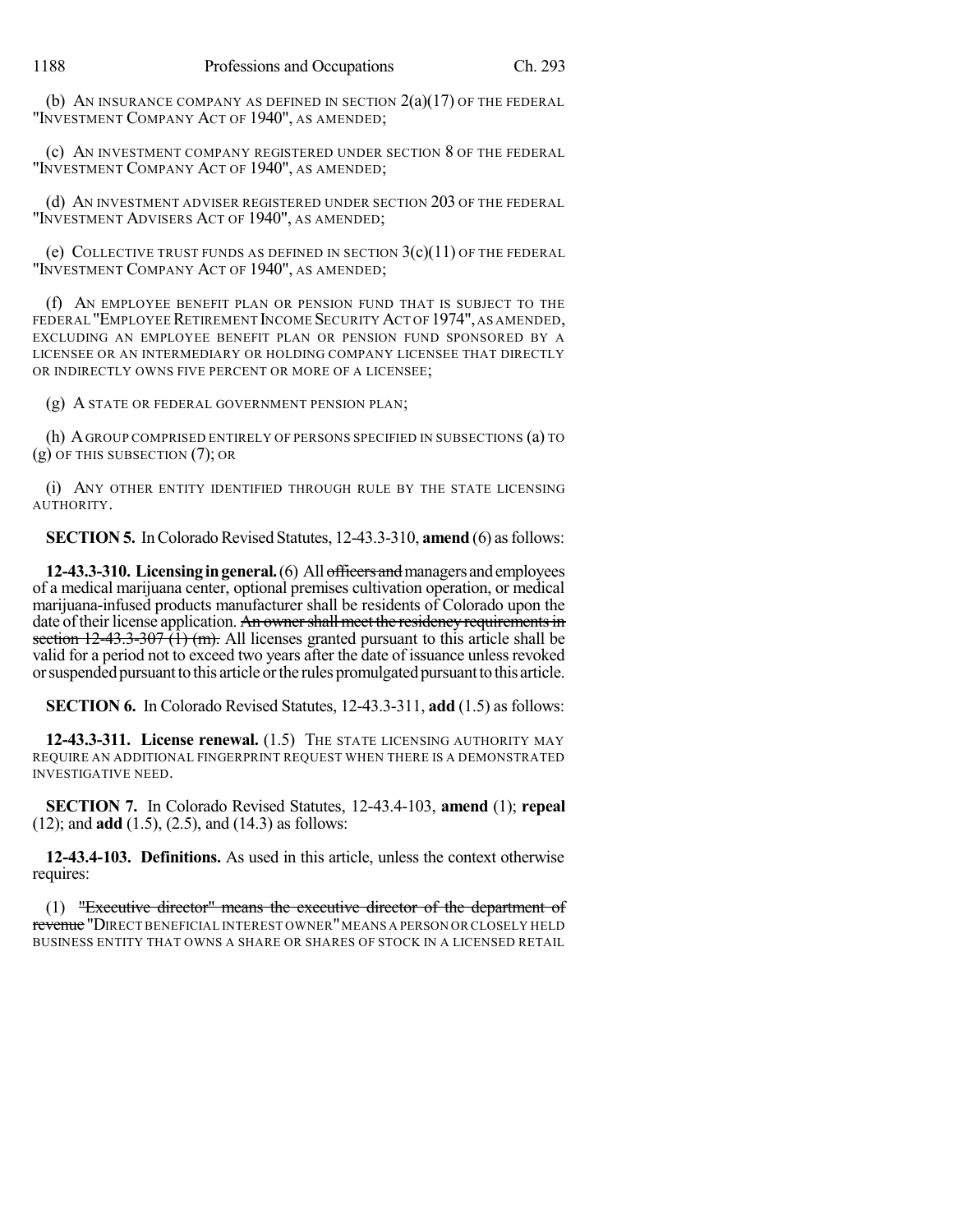MARIJUANA BUSINESS, INCLUDING THE OFFICERS, DIRECTORS, MANAGING MEMBERS, OR PARTNERS OF THE LICENSED RETAIL MARIJUANA BUSINESS OR CLOSELY HELD BUSINESS ENTITY, OR A QUALIFIED LIMITED PASSIVE INVESTOR.

(1.5) "EXECUTIVE DIRECTOR" MEANS THE EXECUTIVE DIRECTOR OF THE DEPARTMENT OF REVENUE.

(2.5) "INDIRECT BENEFICIAL INTEREST OWNER"MEANS A HOLDER OF A PERMITTED ECONOMIC INTEREST, A RECIPIENT OF A COMMERCIALLY REASONABLE ROYALTY ASSOCIATED WITH THE USE OF INTELLECTUAL PROPERTY BY A LICENSEE, A LICENSED EMPLOYEE WHO RECEIVES A SHARE OF THE PROFITS FROM AN EMPLOYEE BENEFIT PLAN, A QUALIFIED INSTITUTIONAL INVESTOR, OR ANOTHER SIMILARLY SITUATED PERSON OR ENTITY AS DETERMINED BY THE STATE LICENSING AUTHORITY.

(12) "Owner" means any person having a beneficial interest, as defined by the state licensing authority, in a retail marijuana establishment other than a holder of a permitted economic interest.

(14.3) "QUALIFIED LIMITED PASSIVE INVESTOR"MEANS A NATURAL PERSON WHO IS A UNITED STATES CITIZEN AND IS A PASSIVE INVESTOR WHO OWNS LESS THAN A FIVE PERCENT SHARE OR SHARES OF STOCK IN A LICENSED RETAIL MARIJUANA BUSINESS.

**SECTION 8.** In Colorado Revised Statutes, 12-43.4-202, **amend** (3) (a) (XV) and  $(3)$  (a)  $(XVI)$ ; and **add**  $(3)$  (a)  $(XX)$  as follows:

**12-43.4-202. Powers and duties of state licensing authority - rules.**  $(3)(a)$  Rules promulgated pursuant to paragraph (b) of subsection  $(2)$  of this section must include, but need not be limited to, the following subjects:

(XV) Compliance with, enforcement of, or violation of any provision of this article, section 18-18-406.3 (7), C.R.S., or any rule issued pursuant to this article, including procedures and grounds for denying, suspending, fining, restricting, or revoking a state license issued pursuant to this article; and

(XVI) Establishing a schedule of penalties and procedures for issuing and appealing citations for violation of statutes and rules and issuing administrative citations; AND

(XX) THE PARAMETERS AND QUALIFICATIONS OF AN INDIRECT BENEFICIAL INTEREST OWNER AND A QUALIFIED LIMITED PASSIVE INVESTOR.

**SECTION 9.** In Colorado Revised Statutes, 12-43.4-306, **amend** (1)(a); **repeal** (1) (k); and **add** (1) (l) as follows:

**12-43.4-306. Persons prohibited as licensees - definitions.** (1) A license provided by this article shall not be issued to or held by:

(a) A person until the annual fee therefor has been paid;

(k) An owner who has not been a resident of Colorado for at least two years prior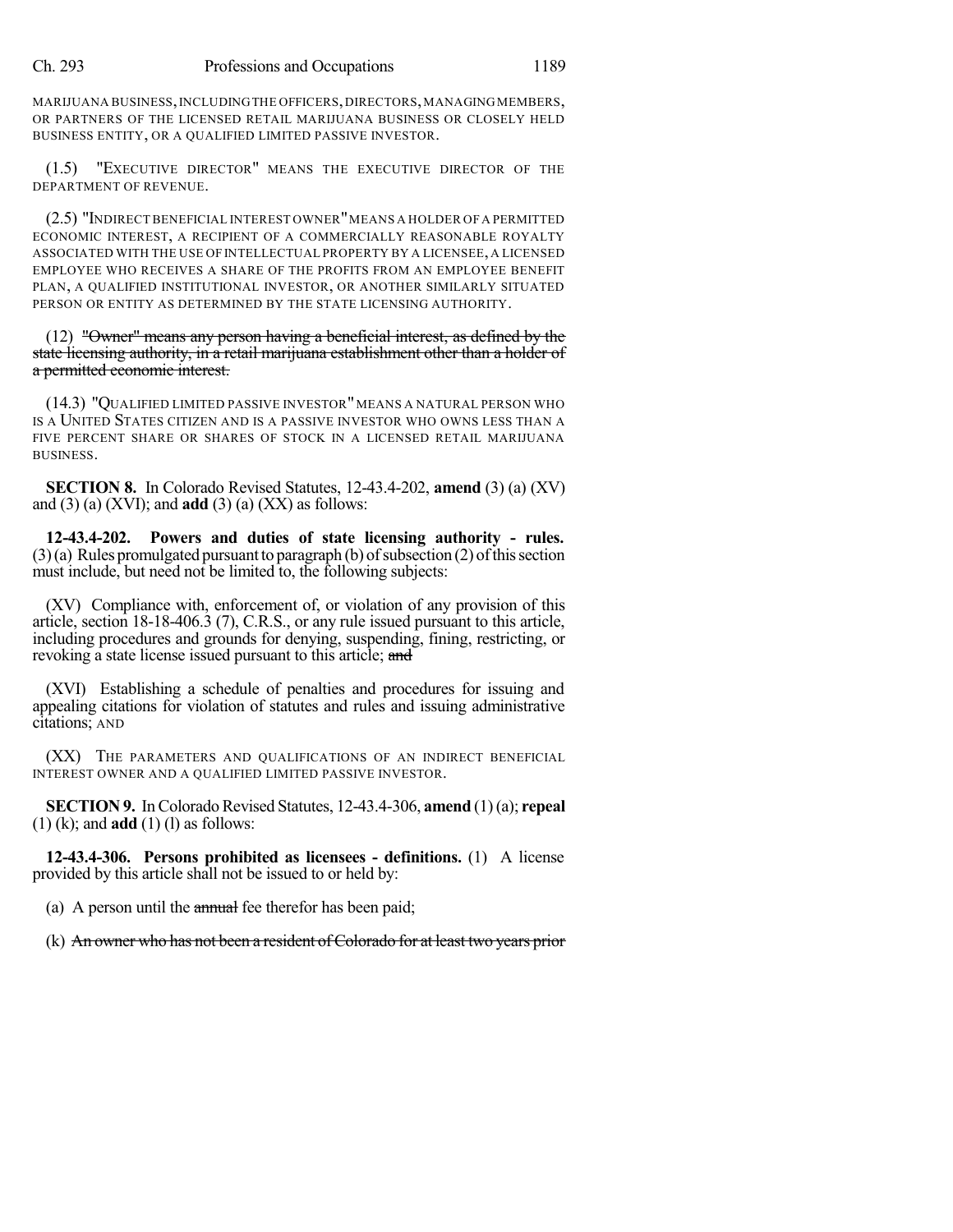to the date of the owner's application.

(l) A PUBLICLY TRADED COMPANY.

**SECTION 10.** In Colorado Revised Statutes, **add** 12-43.4-306.5 as follows:

**12-43.4-306.5. Business and owner requirements - legislative declaration**  definitions. (1) (a) THE GENERAL ASSEMBLY HEREBY FINDS AND DECLARES THAT:

(I) RETAIL MARIJUANA BUSINESSES NEED TO BE ABLE TO ACCESS CAPITAL IN ORDER TO EFFECTIVELY GROW THEIR BUSINESSES AND REMAIN COMPETITIVE IN THE MARKETPLACE;

(II) THE CURRENT REGULATORY STRUCTURE FOR RETAIL MARIJUANA CREATES A SUBSTANTIAL BARRIER TO INVESTMENT FROM OUT-OF-STATE INTERESTS;

(III) THERE IS INSUFFICIENT CAPITAL IN COLORADO TO PROPERLY FUND THE CAPITAL NEEDS OF COLORADO RETAIL MARIJUANA BUSINESSES;

(IV) COLORADO RETAIL MARIJUANA BUSINESSES NEED TO HAVE READY ACCESS TO CAPITAL FROM INVESTORS IN STATES OUTSIDE OF COLORADO; AND

(V) PROVIDING ACCESS TO LEGITIMATE SOURCES OFCAPITAL HELPS PREVENT THE OPPORTUNITY FOR THOSE WHO ENGAGE IN ILLEGAL ACTIVITY TO GAIN ENTRY INTO COLORADO'S REGULATED RETAIL MARIJUANA MARKET.

(b) THEREFORE, THE GENERAL ASSEMBLY IS PROVIDING A MECHANISM FOR COLORADO RETAIL MARIJUANA BUSINESSES TO ACCESS CAPITAL FROM INVESTORS IN OTHER STATES.

(2) A DIRECT BENEFICIAL INTEREST OWNER WHO IS A NATURAL PERSON MUST EITHER:

(a) HAVE BEEN A RESIDENT OF COLORADO FOR AT LEAST ONE YEAR PRIOR TO THE DATE OF THE APPLICATION; OR

(b) BE A UNITED STATES CITIZEN PRIOR TO THE DATE OF THE APPLICATION.

(3) (a) A RETAIL MARIJUANA BUSINESS MAY BE COMPRISED OF AN UNLIMITED NUMBER OF DIRECT BENEFICIAL INTEREST OWNERS THAT HAVE BEEN RESIDENTS OF COLORADO FOR AT LEAST ONE YEAR PRIOR TO THE DATE OF THE APPLICATION.

(b) ON AND AFTER JANUARY 1, 2017, A RETAIL MARIJUANA BUSINESS THAT IS COMPRISED OF ONE OR MORE DIRECT BENEFICIAL INTEREST OWNERS WHO HAVE NOT BEEN COLORADO RESIDENTS FOR AT LEAST ONE YEAR PRIOR TO APPLICATION SHALL HAVE AT LEAST ONE OFFICER WHO HAS BEEN A COLORADO RESIDENT FOR AT LEAST ONE YEAR PRIOR TO APPLICATION AND ALL OFFICERS WITH DAY-TO-DAY OPERATIONAL CONTROL OVER THE BUSINESS MUST BE COLORADO RESIDENTS FOR AT LEAST ONE YEAR PRIOR TO APPLICATION.ARETAIL MARIJUANA BUSINESS UNDER THIS PARAGRAPH (b) IS LIMITED TO NO MORE THAN FIFTEEN DIRECT BENEFICIAL INTEREST OWNERS, INCLUDING ALL PARENT AND SUBSIDIARY ENTITIES, ALL OF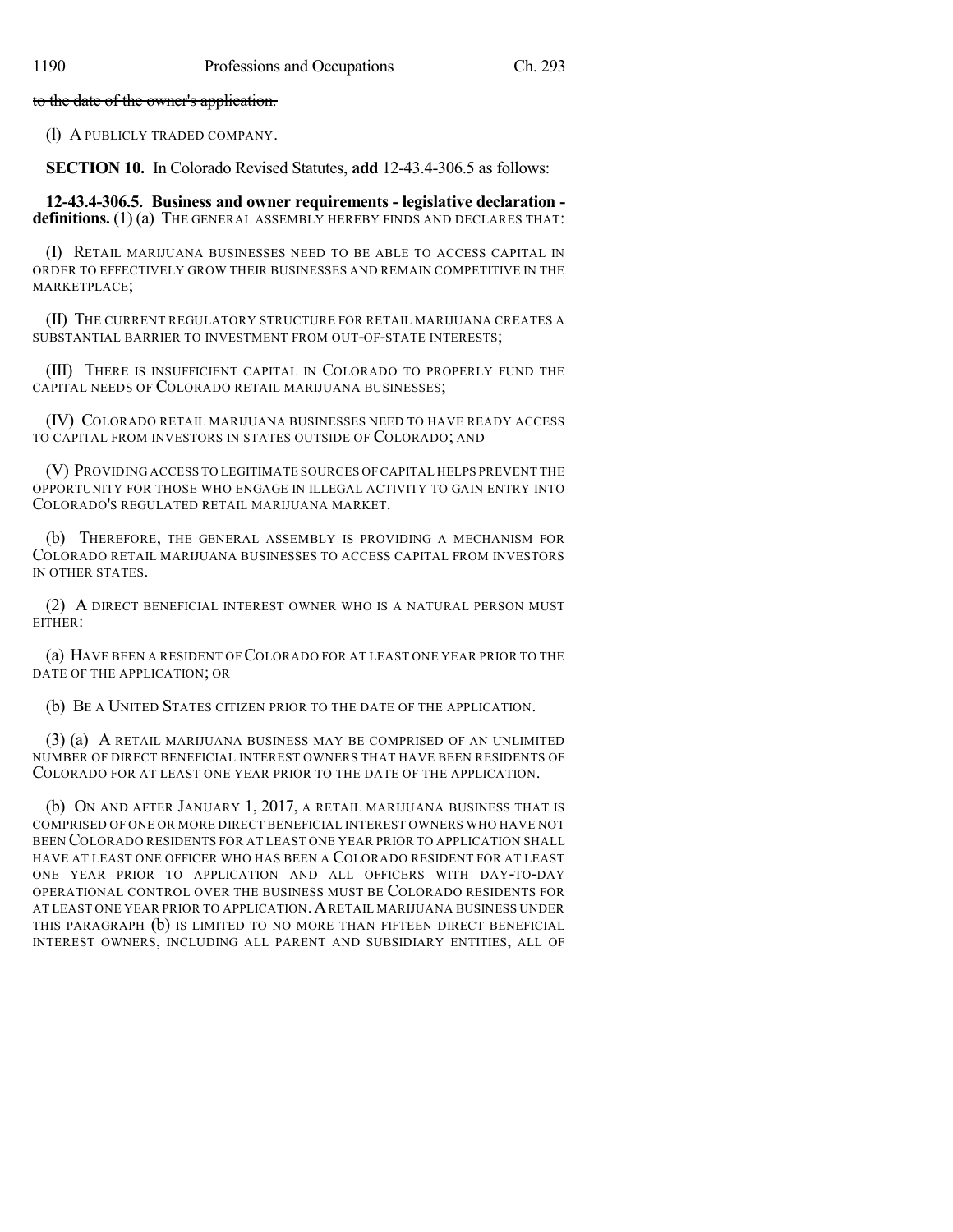WHOM ARE NATURAL PERSONS.

NOTWITHSTANDING THE REQUIREMENTS OF PARAGRAPH (b) OF THIS SUBSECTION (3),THE STATE LICENSING AUTHORITY MAY REVIEW THE LIMITATION ON THE NUMBER OF DIRECT BENEFICIAL INTEREST OWNERS AND MAY INCREASE THE NUMBER OF ALLOWABLE INTERESTS ABOVE FIFTEEN BASED ON REASONABLE CONSIDERATIONS SUCH AS DEVELOPMENTS IN STATE AND FEDERAL FINANCIAL REGULATIONS, MARKET CONDITIONS, AND THE LICENSEE'S ABILITY TO ACCESS LEGITIMATE SOURCES OF CAPITAL.

(d) A DIRECT BENEFICIAL INTEREST OWNER THAT IS A CLOSELY HELD BUSINESS ENTITY MUST CONSIST ENTIRELY OF NATURAL PERSONS WHO ARE UNITED STATES CITIZENS PRIOR TO THE DATE OF THE APPLICATION, INCLUDING ALL PARENT AND SUBSIDIARY ENTITIES.

(4) A RETAIL MARIJUANA BUSINESS MAY INCLUDE QUALIFIED INSTITUTIONAL INVESTORS THAT OWN THIRTY PERCENT OR LESS OF THE RETAIL MARIJUANA BUSINESS.

(5) (a) A PERSON WHO INTENDS TO APPLY AS A DIRECT BENEFICIAL INTEREST OWNER AND IS NOT A COLORADO RESIDENT FOR AT LEAST ONE YEAR PRIOR TO THE DATE OF APPLICATION SHALL FIRST SUBMIT A REQUEST TO THE STATE LICENSING AUTHORITY FOR A FINDING OF SUITABILITY AS A DIRECT BENEFICIAL INTEREST OWNER. THE PERSON SHALL RECEIVE A FINDING OF SUITABILITY PRIOR TO SUBMITTING AN APPLICATION TO THE STATE LICENSING AUTHORITY TO BE A DIRECT BENEFICIAL INTEREST OWNER.FAILURE TO RECEIVE A FINDING OF SUITABILITY PRIOR TO APPLICATION IS GROUNDS FOR DENIAL BY THE STATE LICENSING AUTHORITY.

(b) THE STATE LICENSING AUTHORITY SHALL PERFORM A LIMITED INITIAL BACKGROUND CHECK ON QUALIFIED LIMITED PASSIVE INVESTORS. IF THE INITIAL BACKGROUND CHECK PROVIDES REASONABLE CAUSE FOR ADDITIONAL INVESTIGATION, THE STATE LICENSING AUTHORITY MAY REQUIRE A FULL BACKGROUND CHECK.

(6) THE STATE LICENSING AUTHORITY SHALL REVIEW THE RETAIL MARIJUANA BUSINESS'S OPERATING DOCUMENTS TO ENSURE COMPLIANCE WITH THIS SECTION.

(7) FOR PURPOSES OF THIS SECTION, UNLESS THE CONTEXT OTHERWISE REQUIRES, "INSTITUTIONAL INVESTOR" MEANS:

(a) A BANK AS DEFINED IN SECTION  $3(a)(6)$  of the Federal "Securities" EXCHANGE ACT OF 1934", AS AMENDED;

(b) AN INSURANCE COMPANY AS DEFINED IN SECTION  $2(a)(17)$  of the federal "INVESTMENT COMPANY ACT OF 1940", AS AMENDED;

(c) AN INVESTMENT COMPANY REGISTERED UNDER SECTION 8 OF THE FEDERAL "INVESTMENT COMPANY ACT OF 1940", AS AMENDED;

(d) AN INVESTMENT ADVISER REGISTERED UNDER SECTION 203 OF THE FEDERAL "INVESTMENT ADVISERS ACT OF 1940", AS AMENDED;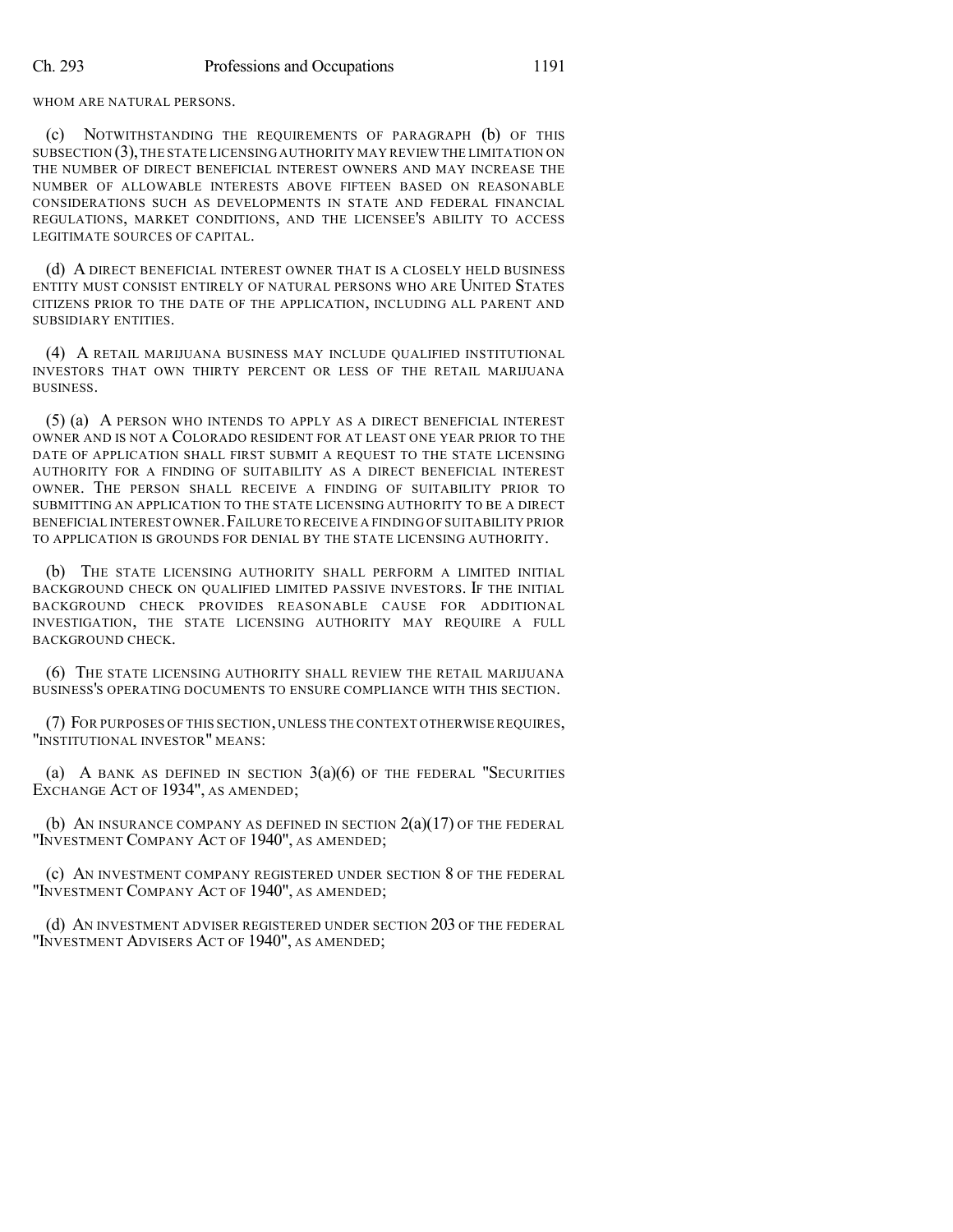(e) COLLECTIVE TRUST FUNDS AS DEFINED IN SECTION  $3(c)(11)$  of the Federal "INVESTMENT COMPANY ACT OF 1940", AS AMENDED;

(f) AN EMPLOYEE BENEFIT PLAN OR PENSION FUND THAT IS SUBJECT TO THE FEDERAL "EMPLOYEE RETIREMENT INCOME SECURITY ACT OF 1974", AS AMENDED, EXCLUDING AN EMPLOYEE BENEFIT PLAN OR PENSION FUND SPONSORED BY A LICENSEE OR AN INTERMEDIARY OR HOLDING COMPANY LICENSEE THAT DIRECTLY OR INDIRECTLY OWNS FIVE PERCENT OR MORE OF A LICENSEE;

(g) A STATE OR FEDERAL GOVERNMENT PENSION PLAN;

(h) AGROUP COMPRISED ENTIRELY OF PERSONS SPECIFIED IN SUBSECTIONS (a) TO (g) OF THIS SUBSECTION (7); OR

(i) ANY OTHER ENTITY IDENTIFIED THROUGH RULE BY THE STATE LICENSING AUTHORITY.

**SECTION 11.** In Colorado Revised Statutes, 12-43.4-309, **amend** (5) as follows:

**12-43.4-309. Licensing in general.** (5) All officers, managers and employees of a retail marijuana establishment shall be residents of Colorado upon the date of their license application. An owner shall meet the residency requirements in section  $12-43.4-306$   $(\hat{1})$  (k). All licenses granted pursuant to this article are valid for a period of one year after the date of issuance unless revoked or suspended pursuant to this article or the rules promulgated pursuant to this article.

**SECTION 12.** In Colorado Revised Statutes, 12-43.4-310, **add** (1.5) as follows:

**12-43.4-310. License renewal.** (1.5) THE STATE LICENSING AUTHORITY MAY REQUIRE AN ADDITIONAL FINGERPRINT REQUEST WHEN THERE IS A DEMONSTRATED INVESTIGATIVE NEED.

**SECTION 13. Appropriation.** (1) For the 2016-17 state fiscal year, \$995,738 is appropriated to the department of revenue. This appropriation is from the marijuana cash fund created in section 12-43.3-501 (1) (a), C.R.S. To implement this act, the department may use this appropriation as follows:

(a) \$900,709 for marijuana enforcement, which amount is based on an assumption that the department will require an additional 9.8 FTE;

(b) \$71,258 for the purchase of legal services;

(c) \$15,296 for the purchase of identification services from the Colorado bureau of investigation;

(d) \$4,950 for vehicle lease payments; and

(e) \$3,525 for use by the executive director's office for operating expenses.

(2) For the 2016-17 state fiscal year, \$71,258 is appropriated to the department of law. This appropriation is from reappropriated funds received from the